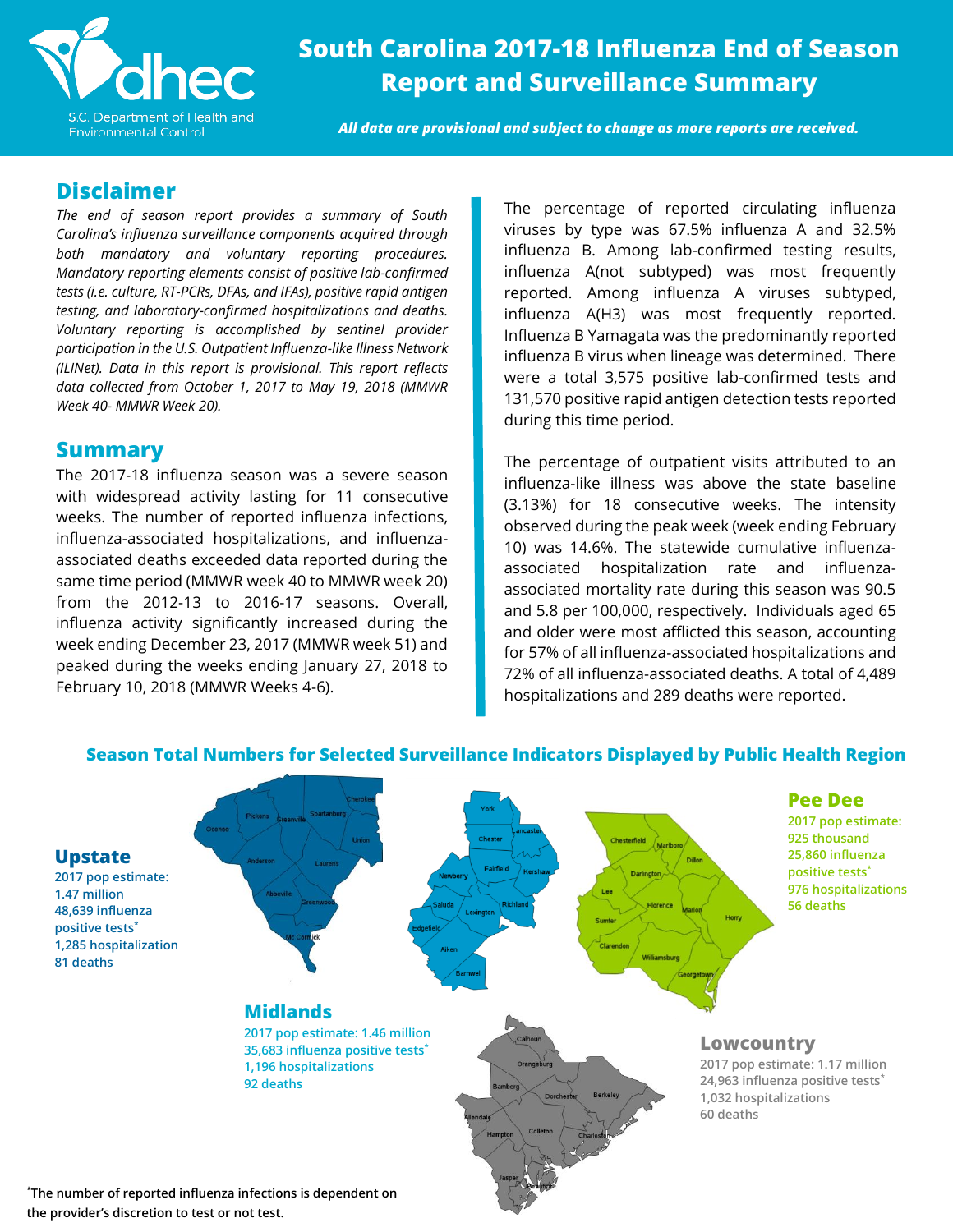## **Virologic Surveillance: Lab-Confirmed influenza**

Laboratory-confirmed results (e.g. culture, rt-PCR, DFA, and IFA) and positive rapid antigen test reporting provide surveillance data that aid in monitoring influenza trends at the county/regional/state level, identify type/subtype/lineage of influenza circulating, detect novel strains, determining geographic spread, and guiding vaccination efforts. Results are received from the DHEC Public Health Laboratories (PHL), commercial, and clinical laboratories. Of the 3,575 positive influenza reports, PHL and commercial/clinical



The number of lab-confirmed influenza results peaked during the weeks ending January 27 to February 10, 2018. During the peak weeks, the total number of labconfirmed influenza reported ranged from 96 to 181. The median age of lab-confirmed influenza was 43 years (IQR 11-67). Individuals aged 65 and older accounted for the majority of reports at 27.4% (n=980). Additionally, reported lab-confirmed influenza by age group were as follows: ages 0-4, 11.6% (n=417); ages 5 to 17, 20.6% (n=737); ages 18 to 49, 22.7% (n=813); and ages 50 to 64, 17.6% (n=628). Influenza A (not laboratories reported 241 (6.7%) and 3334 (93.3%) positive results, respectively.

Influenza type A (n=2447; 68.4%) was most frequently reported by both PHL and commercial/clinical labs. Of those influenza A virus subtyped (n=744; 30.4%), influenza A(H3) accounted for 71.5% (n=532) of the specimens tested. Among influenza B viruses (n=1,128; 31.6%) where lineage was performed, influenza B Yamagata (n=55; 96.5%) was most frequently reported. There were 19 co-infections of influenza reported of which 11 (57.9%) were A/B, 2 (10.5%) A(H3)/B, 5 (26.3%) A(H3)/A(H1N1) pdm09, and 1 (5.3%) A(H3)/B(YAM).



subtyped) was most frequently reported among all age group.

The largest percent of influenza B (lineage not determined) was noted in individuals aged 5 to 17. The percent of influenza A to B was similar (71%-75% to 25%-29%) for all age groups except for ages 5 to 17, where the percent of influenza A to B was 55% to 45%. Statewide females accounted for more lab-confirmed influenza (54%) compared to males (46%).



#### **Lab-Confirmed Influenza Type by Age Group**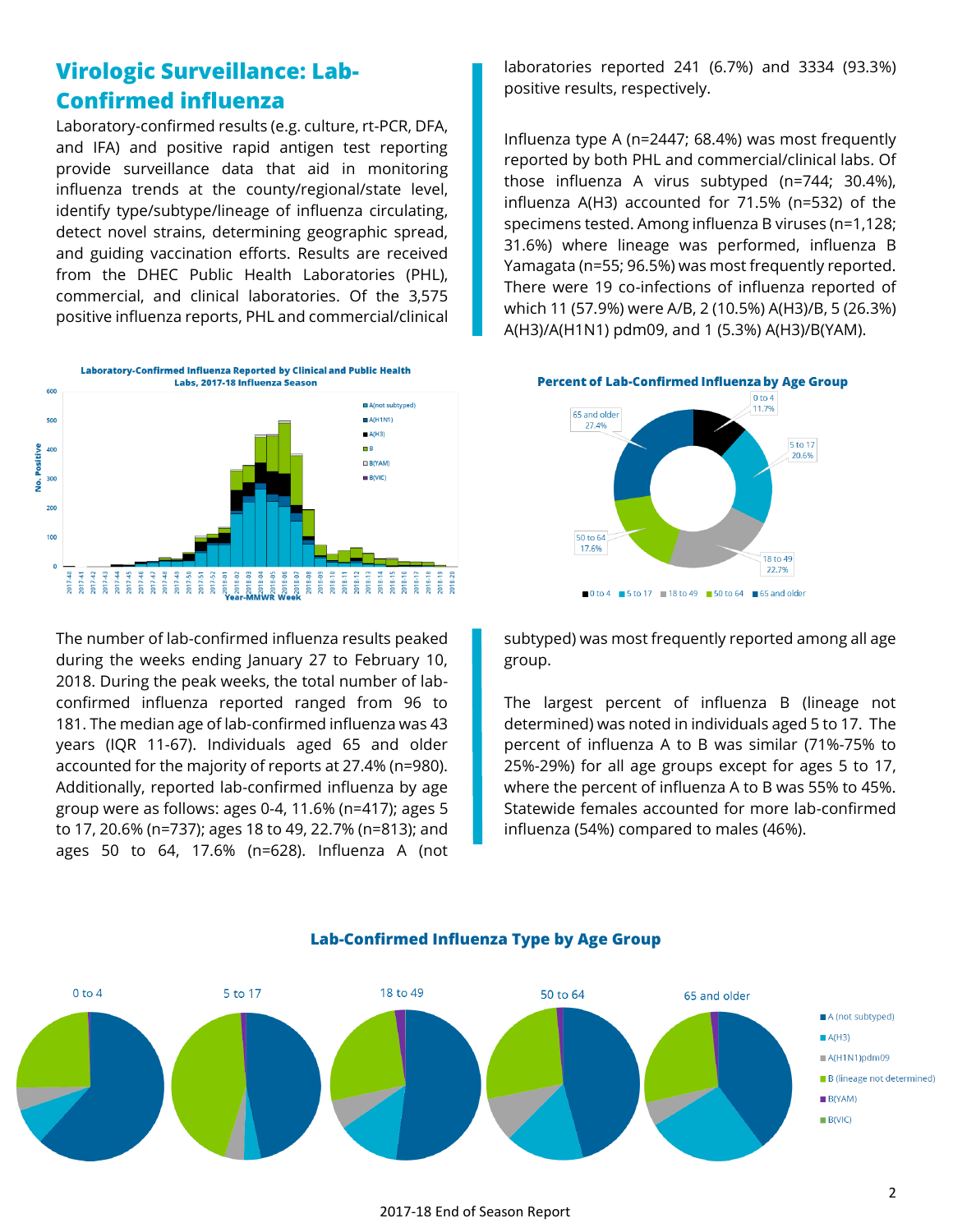## **Rapid Antigen Tests Rapid Antigen Tests**  Virologic Surveillance: Positive **Virologic Surveillance: Positive**

the week ending February 10 at 7,226 at 15,072 while influenza B infections peaked during infections peaked during the week ending January 27 and 0.4% (n=515) influenza not typed. Influenza A (n=88,811) influenza A, 32.1% (n=42,244) influenza B, aggregate Positive rapid antigen tests are reported weekly in the week ending February 10 at 7,226. at 15,072 while influenza B infections peaked during infections peaked during the week ending January 27 and 0.4% (n=515) influenza not typed. Influenza A (n=88,811) influenza A, 32.1% (n=42,244) influenza B, reported. Positive tests reported by type were 67.5% reported. Positive tests reported by type were 67.5% reporting period, a total of 131,570 positive tests were reporting period, a total of 131,570 positive tests were aggregate counts by influenza type. During this Positive rapid antigen tests are reported weekly in counts by influenza type. During this

specifically influenza A infections, which ب regions experienced a 36% to 44% overall decrease. regions experienced a 36% to 44% overall decrease. during the week ending February 17 while other during the week ending February 17 while other specifically influenza A infections, which occurred number of reported positive rapid antigen number of reported positive rapid antigen tests Upstate region, there was a 3% overall increase in the Upstate region, there was a 3% overall increase in the infections peaked for all public health regions. In the infections peaked for all public health regions. In the infections occurred during the week ending February infections occurred during the week ending February Lowcountry region, Lowcountry region, the peak week for influenza A Midlands, and Pee Dee regions. Midlands, and Pee Dee regions. However, in the during the week ending January 27 in the Upstate, during the week ending January 27 in the Upstate, On a regional level, influenza A infections peaked On a regional level, influenza A infections peaked . During the week ending February 10, influenza B During the week ending February 10, influenza B the peak week for influenza A However, in the occurred tests,



# Surveillance **Surveillance Outpatient Influenza-like Illness Outpatient Influenza-like Illness**

peaked during the week ending February 10 at 14.6% season, outpatient settings. illnesses Network (ILINet) is a voluntary surveillance system that The U.S. Outpatient Influenza-like Illness Surveillance The ILI percent exceeded the state baseline level of The ILI percent exceeded the state baseline level of peaked during the week ending February 10 at 14.6%. season, the percentage of visits attributed to ILI outpatient settings. During the 2017-18 influenza illnesses from healthcare professionals seen in collects collects patient visit information on influenza-like Network (ILINet) is a voluntary surveillance system that The U.S. Outpatient Influenza-like Illness Surveillance the percentage patient from healthcare visit information on influenza-like . During of visits attributed to ILI  $\frac{1}{2}$ professionals 2017-18 influenza seen in



high for 17 consecutive weeks. high for 17 consecutive weeks. 3.13% for 18 of the 33 weeks. The ILI activity level was 3.13% for 18 of the 33 weeks. The ILI activity level was

groups with the most reported ILI visits were 5-24 Sentinel providers reported 186,516 the 2017-18 season, of which 18 (75.0%) reported. emergency department. emergency department. visits occurred in either a visits occurred in either a family practice clinic or years and 25-49 years. Approximately 68% of patient years and 25-49 years. Approximately 68% of patient groups with the most reported ILI visits were 5-24 which 9,771 (5.2%) were attributed to ILI. The age which 9,771 (5.2%) were attributed to ILI. The age Sentinel providers reported 186,516 patient visits of There were 24 enrolled ILINet sentinel providers for There sere 24 enrolled ILNet sentinel providers for 18 season, of which 18 (75.0%) reported. family practice clinic or patient visits of



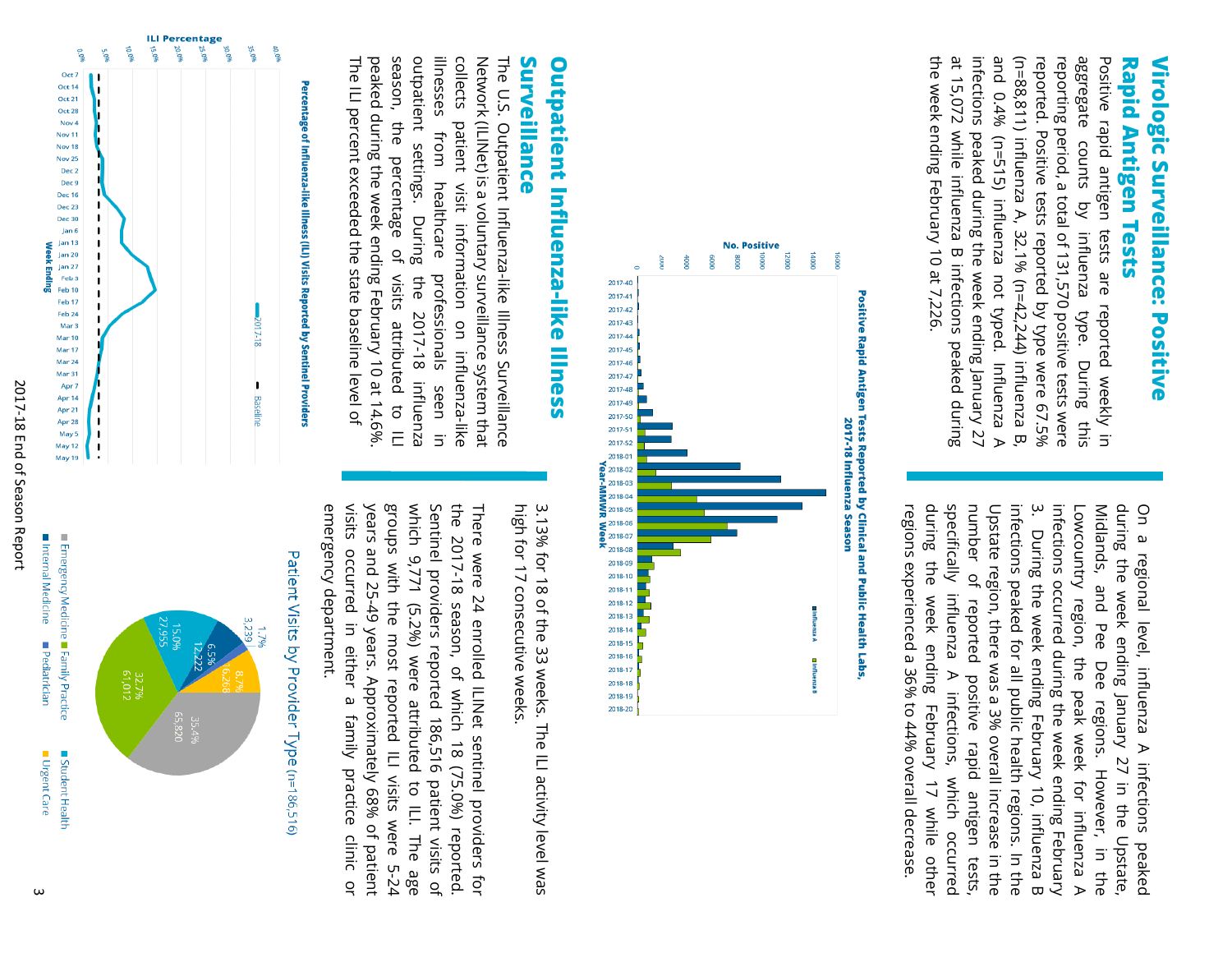## **Influenza-Associated Hospitalizations**

Surveillance data obtained from the reporting of influenza-associated hospitalizations aids in monitoring the epidemiology of severe influenza infections and assessing the severity of the season. Influenza-associated hospitalizations are reported weekly by age group. Laboratory confirmation (i.e. rt-PCR, DFA, IFA, culture, or rapid antigen test) is a required component of the surveillance definition. During the 2017-18 season, a total of 4,489 influenzaassociated hospitalizations were reported. The highest number of hospitalizations (n=612) was reported during the week ending January 27. Moreover, during the same week hospitalizations peaked for individuals aged 0 to 4 and 65 and older. The peak weeks for other age groups are as follows: week ending February 3 for ages 50 to 64, weeks ending February 3 to February 10

for ages 18 to 49, and week ending February 10 for ages 5 to 17. Of the 4,489 hospitalizations, 159 (3.5%) occurred in ages 0-4, 141 (3.1%) in ages 15-17, 584 (13.0%) in ages 18-49, 1052 (23.4%) in ages 50-64, and and 2,553 (57.0%) in ages 65 and older.

The overall statewide cumulative hospitalization rate during this period was 90.5 per 100,000 persons. The highest hospitalization rate of 404.0 per 100,000 was observed in individuals 65 years of age and older while the lowest rate, 17.5 was observed in the 5-17 year olds. In comparison to previous seasons, the cumulative hospitalization rate was higher overall and for all age groups this season except for individuals < 18 years of age. In individuals aged 50 to 64, the hospitalization rate (115.5) was twice the average observed during the past five seasons.





### **Influenza-Associated Deaths**

Influenza-associated deaths are defined as a death resulting directly or indirectly from a clinically compatible illness that was confirmed to be influenza by an appropriate laboratory or rapid diagnostic test or autopsy report. Additionally, there should be no period of complete recovery between the illness and death. This season, a total of 289 influenza-associated deaths were reported, of which 3 occurred in individuals < 18 years of age. The highest number of deaths (n=44) was reported during the week ending

January 27. The highest number of deaths reported by age group occurred in the following weeks: week ending February 24 for ages 0 to 4, weeks ending January 27 to February 3 for adults under 65, and weeks ending January 20 to January 27 for adults 65 and older. There were no reported influenzaassociated deaths among individuals ages 5 to 17. Females (51%) accounted for more influenzaassociated deaths upon comparison to males (49%).